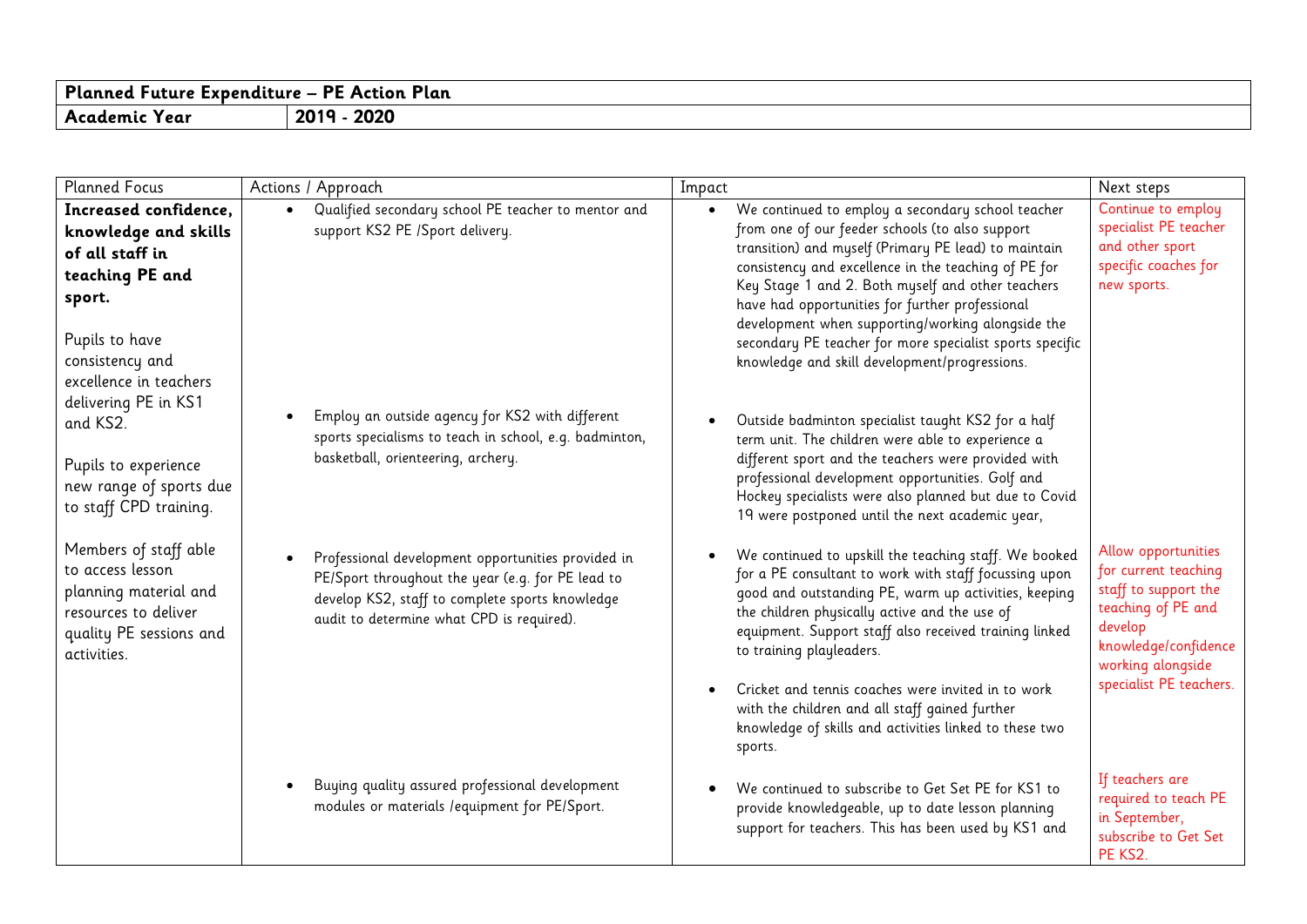|                                                                                                                                                                                                                                                                                                 |                                                                                                                                                                                                                                                                                                                                                                                                                                                                                                                    | Early Years staff to support outstanding, progressive<br>active physical activity opportunities/PE lessons.                                                                                                                                                                                                                                                                                                                                                                                                                                                                                                                                                                                                                                             | Research<br>Balanceability<br>(scheme - sequence<br>of lessons and<br>equipment) for Early<br>Years.                                                                                                                                                                |
|-------------------------------------------------------------------------------------------------------------------------------------------------------------------------------------------------------------------------------------------------------------------------------------------------|--------------------------------------------------------------------------------------------------------------------------------------------------------------------------------------------------------------------------------------------------------------------------------------------------------------------------------------------------------------------------------------------------------------------------------------------------------------------------------------------------------------------|---------------------------------------------------------------------------------------------------------------------------------------------------------------------------------------------------------------------------------------------------------------------------------------------------------------------------------------------------------------------------------------------------------------------------------------------------------------------------------------------------------------------------------------------------------------------------------------------------------------------------------------------------------------------------------------------------------------------------------------------------------|---------------------------------------------------------------------------------------------------------------------------------------------------------------------------------------------------------------------------------------------------------------------|
|                                                                                                                                                                                                                                                                                                 | Plan and deliver CPD sessions to all staff including<br>external courses as appropriate.                                                                                                                                                                                                                                                                                                                                                                                                                           | We also purchased essential equipment in order to<br>teach the new sports experienced by KS2.<br>Subject lead completed online PE courses to support<br>socially distanced PE lessons. This ensured we could<br>lead PE lessons within school safely in order to keep<br>children physically active and to provide opportunities<br>for further skill development.<br>PE conference was booked for the subject lead to<br>attend but postponed due to Covid 19.<br>New two year rolling scheme of work devised to<br>ensure full coverage and consistent progression                                                                                                                                                                                    |                                                                                                                                                                                                                                                                     |
| The profile of PE and<br>sport being raised<br>across the school as<br>a tool for whole<br>school improvement.<br>Pupils inspired and<br>surrounded by<br>information,<br>opportunities and<br>competitions to<br>understand and<br>experience the benefits<br>of healthy active<br>lifestyles. | Meet with the School Games Co-ordinator with a<br>view to applying for a Sports Games Mark<br>(minimum Bronze Mark as a target).<br>Continue to provide intra sports competitions on a<br>$\bullet$<br>termly basis, eq Virtual run competition, beat your<br>own.<br>Sports notice board for pupils and parents to see;<br>celebrating school sporting achievements,<br>advertising local sports clubs available to the<br>primary age group, celebrating children's sporting<br>achievements outside school etc. | through the year groups.<br>Research completed with a view to obtaining the<br>correct information in order to achieve the award next<br>academic year.<br>'Beat your own' challenges were regularly included<br>within PE lessons to provide competitive opportunities<br>for the children and to allow them to try to adapt and<br>improve their skills.<br>A new PE board was displayed at the school entrance.<br>It presented school PE linked information, e.g. the<br>terms extra-curricular opportunities, developments that<br>have happened in PE during the term, sporting<br>achievements, Marathon Monday distances achieved,<br>sporting opportunities at local clubs etc in order to<br>inform parents and promote PE within our school. | Apply for the School<br>Games bronze award.<br>Continue to<br>participate in Intra-<br>school competitions<br>(virtual).<br>Continue to promote<br>PE in school via up to<br>date PE display.<br>Ensure include<br>opportunities for<br>children at local<br>clubs. |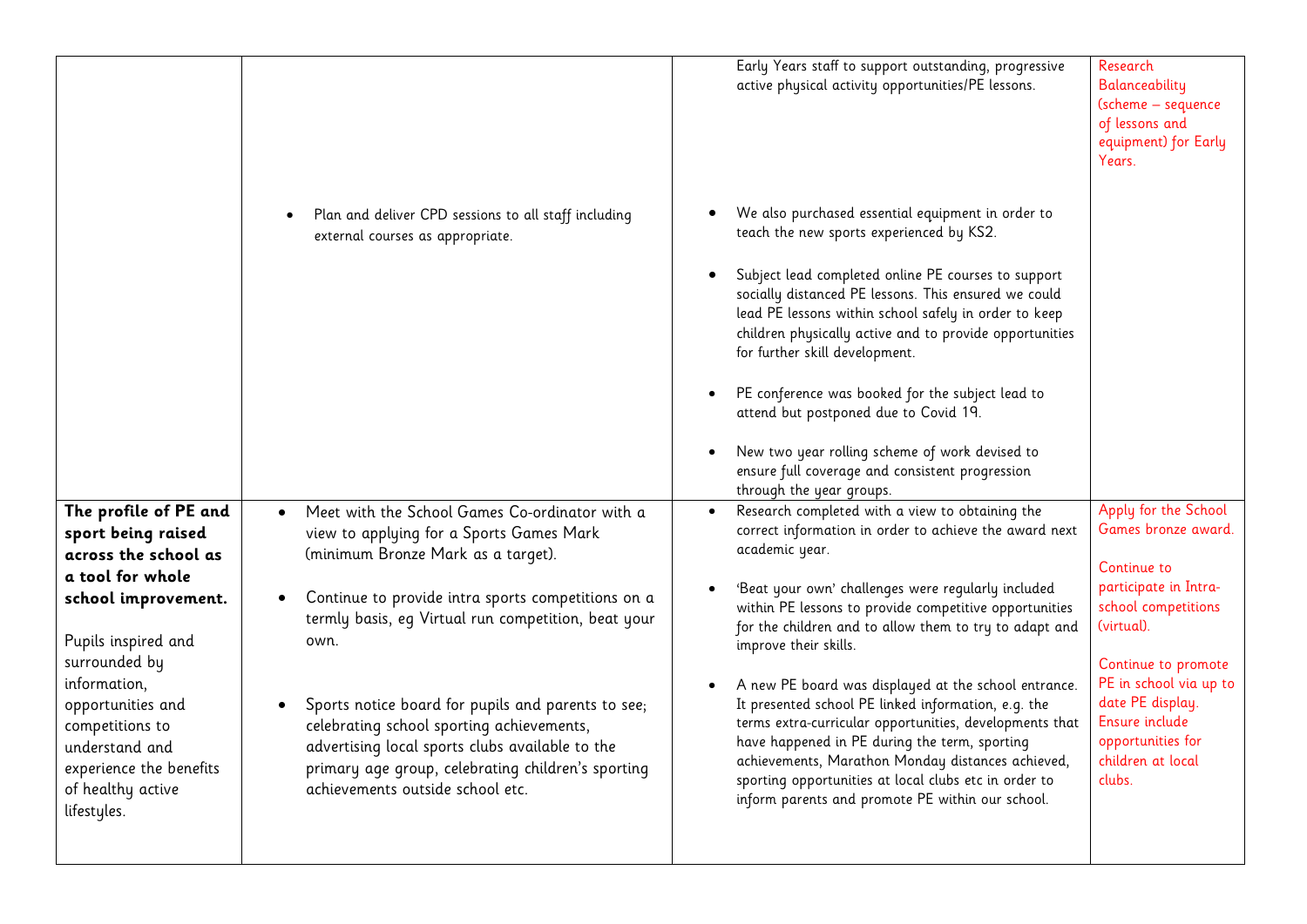| Pupils and staff take<br>pride in sports at<br>Potterhanworth.<br>All pupils have the                                       | Introduce Sport's Journalists to ensure 'The Potter<br>Sport' newsletter is published each term. Also<br>ensure website is updated and use 'Sheepwash<br>Times'. | Potterhanworth Primary sporting news has been<br>regularly reported to the Sheepwash Times to show<br>and involve the local community in the healthy<br>lifestyle and physical activity achievements of the<br>children in our school.                                                                                                                                                                                                                                                                                                                                                                                                                                                                                                                                                                                                                                                                                                                                                                                                                                                                                                                                                                                                                                                                                                                                          | Develop PE<br>newsletter. Discuss<br>with Yr 5/6 teacher.                                                                                                                                                         |
|-----------------------------------------------------------------------------------------------------------------------------|------------------------------------------------------------------------------------------------------------------------------------------------------------------|---------------------------------------------------------------------------------------------------------------------------------------------------------------------------------------------------------------------------------------------------------------------------------------------------------------------------------------------------------------------------------------------------------------------------------------------------------------------------------------------------------------------------------------------------------------------------------------------------------------------------------------------------------------------------------------------------------------------------------------------------------------------------------------------------------------------------------------------------------------------------------------------------------------------------------------------------------------------------------------------------------------------------------------------------------------------------------------------------------------------------------------------------------------------------------------------------------------------------------------------------------------------------------------------------------------------------------------------------------------------------------|-------------------------------------------------------------------------------------------------------------------------------------------------------------------------------------------------------------------|
| opportunity to be<br>involved in at least one<br>club of their liking and<br>are informed of sports<br>opportunities in the | Ensure PE uniform is worn by children and staff for<br>competitions, sports events and trips (look through<br>kits and replace if needed).                       | All kit sorted and checked. No replacements currently<br>needed. All children representing the school wore a<br>school team kit to show our team unity.                                                                                                                                                                                                                                                                                                                                                                                                                                                                                                                                                                                                                                                                                                                                                                                                                                                                                                                                                                                                                                                                                                                                                                                                                         | Discuss possibility of<br>purchasing a school<br>sweatshirt to add to<br>the team uniform kit.                                                                                                                    |
| community.                                                                                                                  | Sports leaders to be introduced to help with<br>playground activities.                                                                                           | The role of playground leader was discussed with the<br>staff at the start of the year and provided information<br>for the Pupil Voice groups. Children from Year 5/6<br>then volunteered for the Playground leader role. A PE<br>consultant was employed to lead a playground leader<br>training day with 16 Yr 5/6 children. The children<br>were taught a range of physical activities/games they<br>could use with small groups of children and then in the<br>afternoon they engaged some younger children from<br>KS1 with the games under the supervision of the<br>consultant. Since then a timetable has been devised so<br>that each child has one play leader slot each week and<br>they work alongside a partner to provide additional<br>physical activity opportunities for the children on both<br>the KS1 and KS2 playgrounds. (We also received some<br>additional funding from our Friends of School to<br>provide a bag of playground equipment for each<br>playground). All of the children have been very<br>positive about this role and want to continue to<br>develop it. Alongside the children, the TA/lunchtime<br>supervisors also participated in some of the training<br>led by the consultant in order to upskill themselves<br>and build a bank of activities they could use to<br>support playtimes and the promotion of physical<br>activity. | Continue to develop<br>the playground<br>leader role. Previous<br>playground leaders<br>will be required to<br>support the training<br>of the new recruits.<br>Provide training for<br>all playground<br>leaders. |
|                                                                                                                             | Ensure a range of sports offered for extra-curricular<br>clubs.                                                                                                  | Every term sports clubs offered to the children<br>provided sporting opportunities across the key stages.<br>Both KS1 and KS2 children have had the opportunity<br>to remain after school for a sports club led by the<br>specialist secondary PE teacher. In addition, we also                                                                                                                                                                                                                                                                                                                                                                                                                                                                                                                                                                                                                                                                                                                                                                                                                                                                                                                                                                                                                                                                                                 | Continue to research<br>opportunities for<br>different sports not<br>previously offered.                                                                                                                          |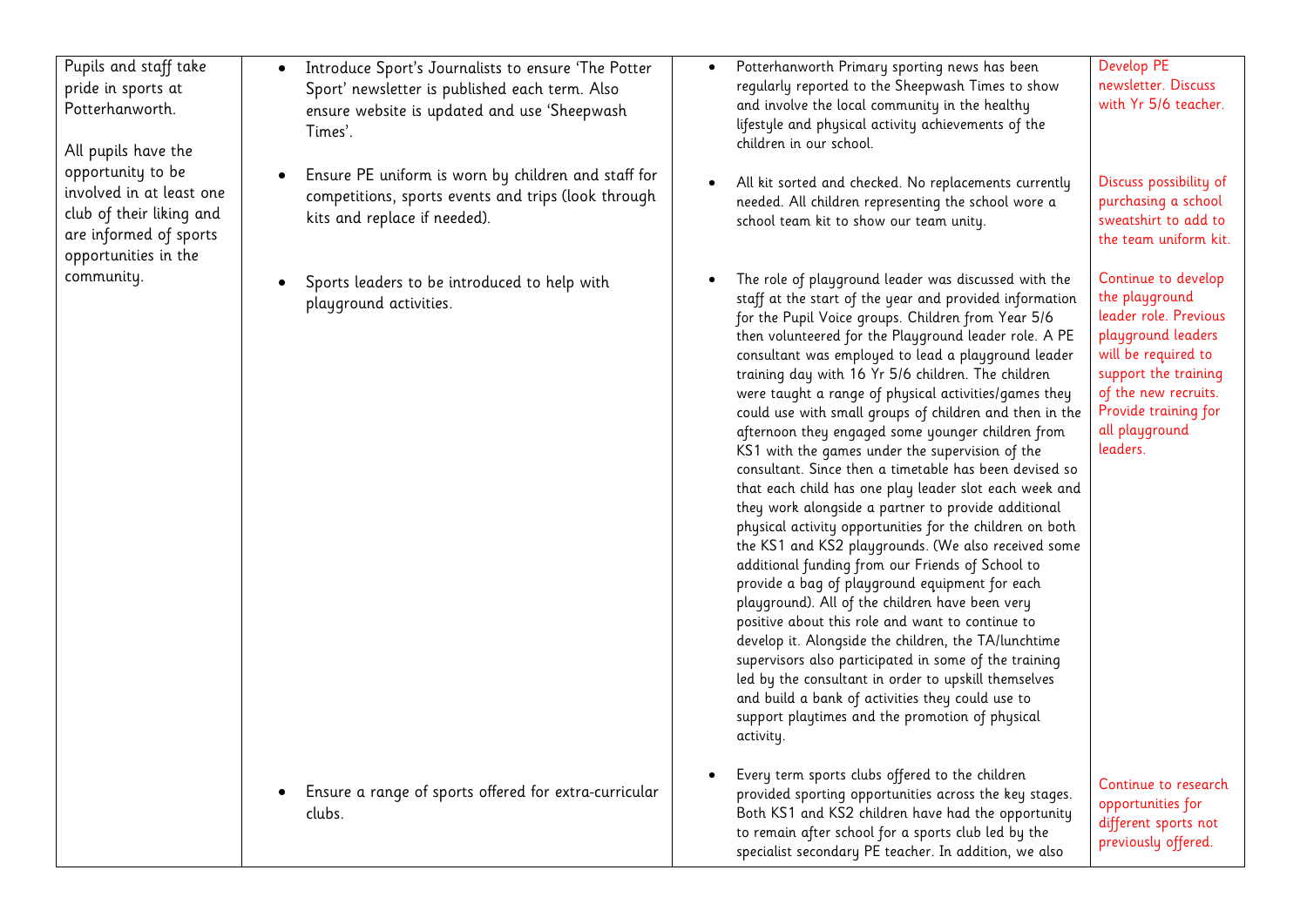|                                                                                                                                                                                                                                                                                   | Develop stronger links with local sport clubs for<br>children to attend.                                                                                                                                                                                                                                                                                                                       | wanted to incorporate links with local clubs, therefore<br>we approached Lincoln City Football Club and we<br>have been fortunate to develop an after-school<br>football club lead by a Lincoln City coach for two<br>terms (extending to another term - temporarily paused<br>due to the coronavirus).<br>We also made links with the local golf club, where<br>their lead professional was booked to provide a golf<br>'taster' day, followed by a weekly KS1 golf afterschool<br>club during the summer term (temporarily postponed<br>due to the virus). In addition to also linking with<br>Lindum hockey club, providing units of coaching<br>(again temporarily postponed). Local tennis and<br>crickets clubs also provided taster sessions, allowing<br>the children to experience another sport and<br>associated skills and then we provided the signposts<br>and contacts to local clubs if they wished to continue<br>with the sport outside of school. |
|-----------------------------------------------------------------------------------------------------------------------------------------------------------------------------------------------------------------------------------------------------------------------------------|------------------------------------------------------------------------------------------------------------------------------------------------------------------------------------------------------------------------------------------------------------------------------------------------------------------------------------------------------------------------------------------------|----------------------------------------------------------------------------------------------------------------------------------------------------------------------------------------------------------------------------------------------------------------------------------------------------------------------------------------------------------------------------------------------------------------------------------------------------------------------------------------------------------------------------------------------------------------------------------------------------------------------------------------------------------------------------------------------------------------------------------------------------------------------------------------------------------------------------------------------------------------------------------------------------------------------------------------------------------------------|
|                                                                                                                                                                                                                                                                                   | Celebrating sporting achievements - new trophies<br>to be bought for Sports Day and Sports Awards<br>(annual celebration).                                                                                                                                                                                                                                                                     | Competition and participation certificates were<br>presented in assemblies to promote the profile of PE<br>and for Potterhanworth children to take pride in the<br>school's physical activity achievements.<br>In addition, children enjoyed bringing in their out-of-<br>school sporting achievements in order for us to<br>celebrate within school.                                                                                                                                                                                                                                                                                                                                                                                                                                                                                                                                                                                                                |
| The engagement of<br>all pupils in regular<br>physical activity -<br>kick start healthy<br>active lifestyle. The<br><b>Chief Medical Officer</b><br>quidelines<br>recommend that all<br>children and young<br>people aged 5 to 18<br>engage in at least 60<br>minutes of physical | Active Lifestyle - Encourage active families; plan<br>sports event to include parents (e.g. Sports Relief<br>Mile), audit parents to determine if we can develop<br>any sporting/active partnerships, advertise local<br>clubs.<br>Promote children's active lifestyles at home - e.g.<br>walking to school weeks, Geocaching, Park Runs,<br>National Trust monthly runs (which are all free). | The PE profile was also reinforced during Sports Relief,<br>where the children completed the Potterhanworth Mile<br>at the end of the week for the charity. Parents/family<br>were also invited in to complete the mile with their<br>child raising the profile of PE with the whole of the<br>school/home community. It was really pleasing to see<br>so many family members participating.                                                                                                                                                                                                                                                                                                                                                                                                                                                                                                                                                                         |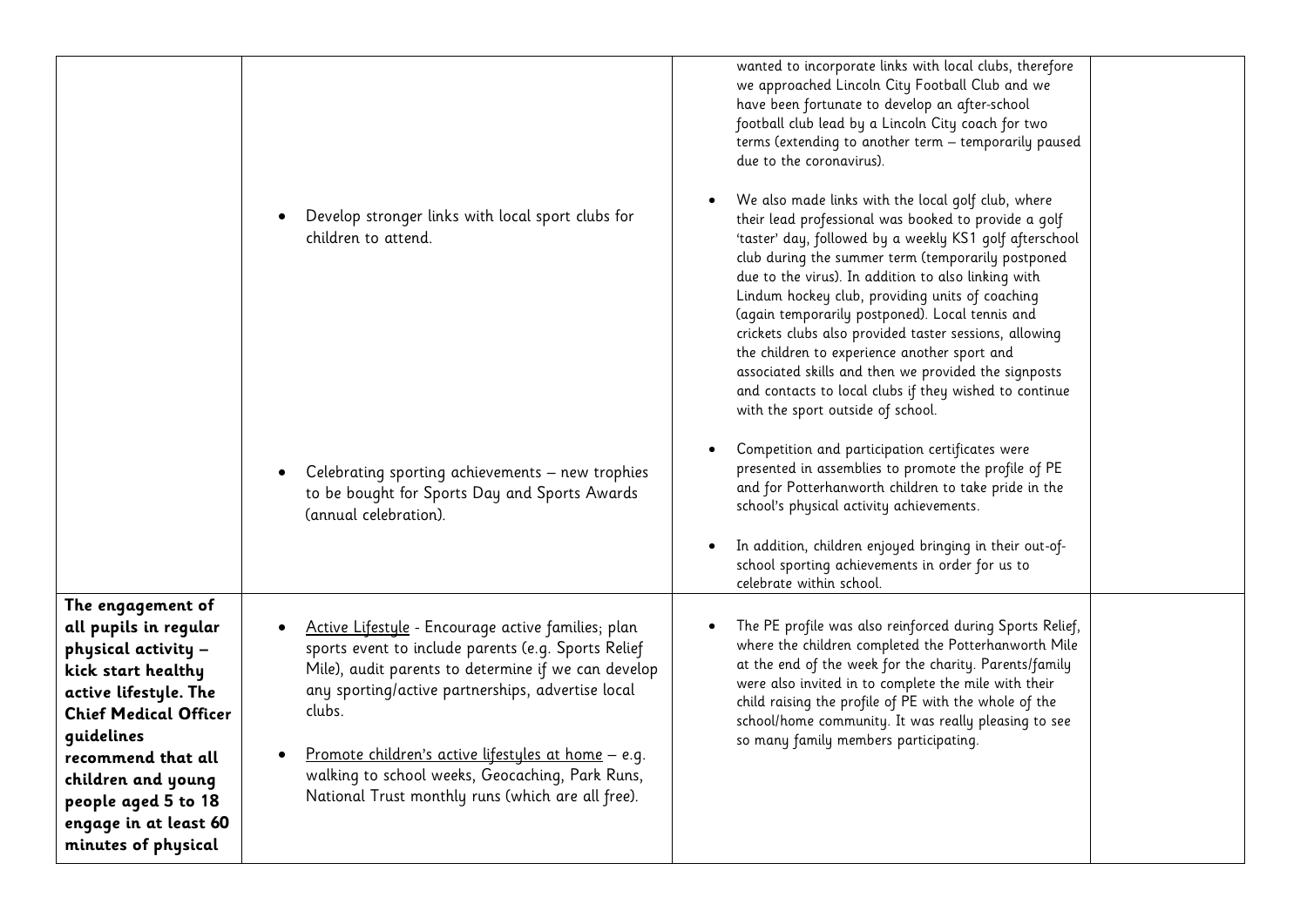| activity a day, of<br>which 30 minutes<br>should be in school<br>Pupils will improve their<br>knowledge &<br>understanding of health<br>and wellbeing,<br>leadership & challenge                                                                                                                              | Healthy Eating Cookery club to be run for pupils.<br>$\bullet$<br>Year 6 – Healthy eating session after SATS.<br>Mindfulness/Self-esteem - Yoga to be developed<br>(perhaps during a Mindfulness Day linked to<br>Mental Health).                                                | Targets to consider next academic year due to Covid<br>19.<br>Target to consider next academic year.                                                                                                                                                                                                                                                                                                                                                                                                                                                                                                                       | Research<br>opportunities for<br>developing<br>mindfulness/yoga for<br>coping with emotions<br>(particularly<br>important this year<br>with Covid 19) |
|---------------------------------------------------------------------------------------------------------------------------------------------------------------------------------------------------------------------------------------------------------------------------------------------------------------|----------------------------------------------------------------------------------------------------------------------------------------------------------------------------------------------------------------------------------------------------------------------------------|----------------------------------------------------------------------------------------------------------------------------------------------------------------------------------------------------------------------------------------------------------------------------------------------------------------------------------------------------------------------------------------------------------------------------------------------------------------------------------------------------------------------------------------------------------------------------------------------------------------------------|-------------------------------------------------------------------------------------------------------------------------------------------------------|
| and develop links to<br>improving physical<br>activity and diet at<br>home.<br>Pupils will experience<br>the physical, cognitive<br>and emotional benefits<br>of having an active<br>lessons and increase<br>provision of structured<br>sport during breaks and<br>before/after school.<br>Pupils will have a | Marathon Monday - Introduction of elements of<br>the Daily Mile initiative to the school. Start with<br>one day per week with the view to building up the<br>next year. Children able to complete cumulative<br>laps of field during lunchtime with half-termly<br>celebrations. | Marathon Monday was introduced in September,<br>encouraging continuous physical activity every<br>Monday lunchtime with the aim of the individual<br>children completing a marathon over the course of the<br>year. Every large term, certificates were given out for<br>the children totalling the greatest distance during the<br>term and also to keep the profile of the event high.<br>Marathon Monday has proven to be a huge success.<br>Currently, 69 children (out of 112) have regularly<br>participated on a Monday, which is 61.1% of the<br>school opting to be physically active over a Monday<br>lunchtime. | Look at the<br>possibility of<br>extending Marathon<br>Monday to two days<br>a week for all key<br>stages.                                            |
| variety of inspiring<br>active areas and<br>opportunities with<br>break time                                                                                                                                                                                                                                  | KS2 Running Club - Introduction of weekly KS2<br>Running Club at lunchtime. DC to lead.                                                                                                                                                                                          | After KS2 children expressed an interest for a more<br>formal running club, we decided to introduce this early<br>in the year. It was offered every Friday lunchtime and<br>led by our head teacher. We have regularly had up to<br>15 children from across KS2 attending voluntarily<br>(whatever the weather!)                                                                                                                                                                                                                                                                                                           |                                                                                                                                                       |
|                                                                                                                                                                                                                                                                                                               | Play leader Scheme - PE consultant to train<br>children and support staff on play leader zoning,<br>leadership, skills, games/activities to increase the<br>provision for physically active children during play<br>times.                                                       | See above for play leader impact information.                                                                                                                                                                                                                                                                                                                                                                                                                                                                                                                                                                              |                                                                                                                                                       |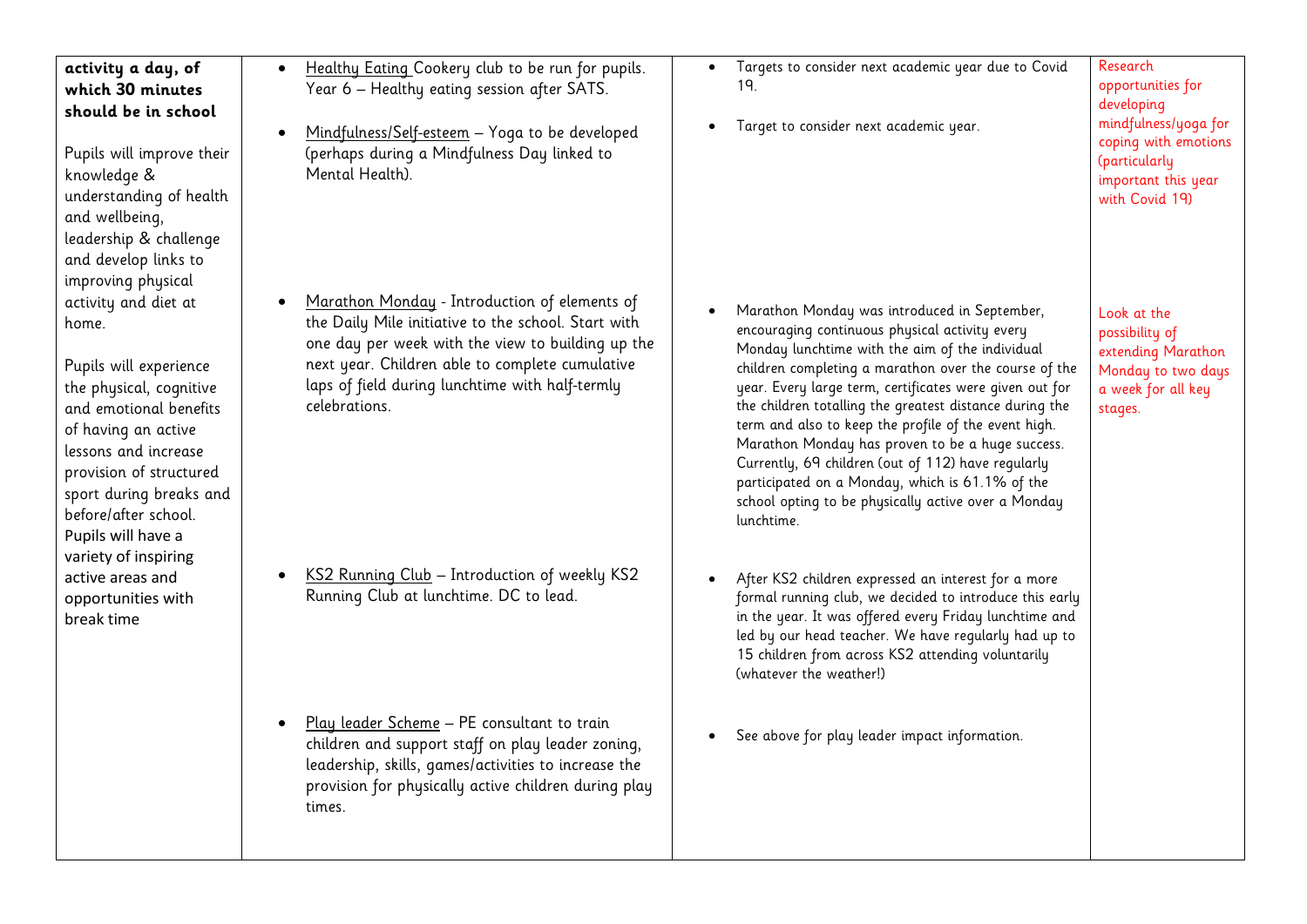| Research physical activities that can be used for<br>٠<br>brain breaks, 20:10 theory. Evaluate the use of<br>morning Wake up shake up/Activate physical<br>activities to focus active learning/brain preparation.<br>Share bank of ideas with staff.<br>Data to be collated regarding number of children<br>involved in the additional physical activities (during<br>the day and after-school clubs).                                                                                                                                                                                                                                                                                                                 | Continue into next academic year due to Covid 19.<br>Marathon Monday has proven to be a huge success.<br>Currently, 69 children (out of 112) have regularly<br>participated on a Monday, which is 61.1% of the<br>school opting to be physically active over a Monday<br>lunchtime.<br>Extra-curricular clubs are also popular, with 17/60<br>KS2 children (23.3% of the key stage) staying after<br>school for additional physical activity every Friday.<br>9/33 KS1 children (27.3% of the key stage) regularly<br>attend after school on a Monday. Both these sessions<br>were led by our specialist secondary school teacher.<br>The Lincoln City Football Club was also attended by<br>13 children from KS2 (21.7% of the key stage).<br>The KS2 running club lead by DC consistently had 12<br>to 15 children in attendance each week.                                                                              |
|------------------------------------------------------------------------------------------------------------------------------------------------------------------------------------------------------------------------------------------------------------------------------------------------------------------------------------------------------------------------------------------------------------------------------------------------------------------------------------------------------------------------------------------------------------------------------------------------------------------------------------------------------------------------------------------------------------------------|----------------------------------------------------------------------------------------------------------------------------------------------------------------------------------------------------------------------------------------------------------------------------------------------------------------------------------------------------------------------------------------------------------------------------------------------------------------------------------------------------------------------------------------------------------------------------------------------------------------------------------------------------------------------------------------------------------------------------------------------------------------------------------------------------------------------------------------------------------------------------------------------------------------------------|
| Children complete a PE audit questionnaire - questions<br>A broader range of<br>$\bullet$<br>to include their feelings/opinions about PE/sport, what<br>sports and activities<br>sports they would like to try in school, what physical<br>offered to all pupils.<br>extra-curricular clubs they participate in out of school<br>etc.<br>Pupils will have the<br>opportunity in<br>curriculum and extra-<br>curricular time to be<br>engaged with new<br>sports.<br>Pupils will have at least<br>a term of swimming a<br>year. All KS2 pupils will<br>be offered extra time for<br>Bring in specialised coaches to deliver new sport<br>swimming to ensure<br>opportunities, e.g. badminton, basketball, lacrosse (use | Continue to provide<br>The children were asked (across the age groups) to<br>opportunities for new<br>complete an audit of their PE experiences and<br>sporting experiences<br>associated feelings, then we were able to identify<br>as noted on PE<br>sports which not many children had experienced,<br>questionnaires<br>therefore for KS2 this year they were introduced to<br>(basketball, hockey,<br>Tag Rugby (Invasion Games) and a badminton unit<br>(Net/Wall Games) taught by a Badminton<br>golf).<br>specialist/coach. In KS1 and KS2, it was the intention<br>for a local hockey club coach to teach a sequence of<br>lessons in the summer term (currently on hold due to<br>the coronavirus). We still aim to continue this on our<br>return, as it will allow the children to experience skills<br>associated with a new sport and there will be a direct<br>route/link to a local community sports club. |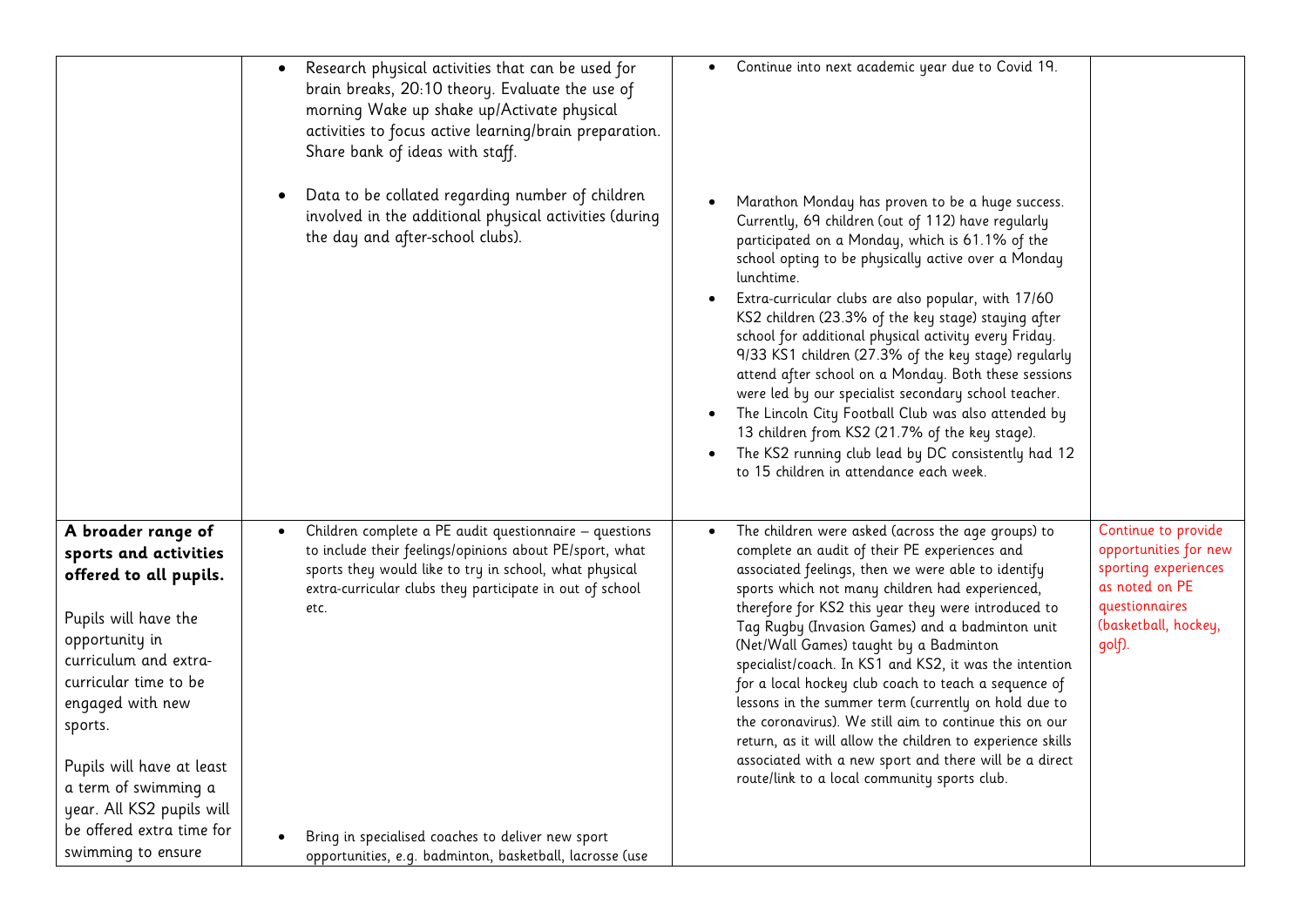| they achieve the 25<br>metres expectation.                                                                                                                                                                                            | results of audit). Possibility of linking this to National<br>School Sports Week.                                                                                                                                                                                                                                                                                                                                                                                                                                                                                                                                       | The children have experienced badminton, tennis and<br>cricket coaching this year (with golf and hockey<br>postponed).                                                                                                                                                                                                                                                                                                                                                                                                                                                                                                                                                                                                                                                                                                                                                                                                                                                                                        |                                                                                                                                                                                                                                                                                                                                                           |
|---------------------------------------------------------------------------------------------------------------------------------------------------------------------------------------------------------------------------------------|-------------------------------------------------------------------------------------------------------------------------------------------------------------------------------------------------------------------------------------------------------------------------------------------------------------------------------------------------------------------------------------------------------------------------------------------------------------------------------------------------------------------------------------------------------------------------------------------------------------------------|---------------------------------------------------------------------------------------------------------------------------------------------------------------------------------------------------------------------------------------------------------------------------------------------------------------------------------------------------------------------------------------------------------------------------------------------------------------------------------------------------------------------------------------------------------------------------------------------------------------------------------------------------------------------------------------------------------------------------------------------------------------------------------------------------------------------------------------------------------------------------------------------------------------------------------------------------------------------------------------------------------------|-----------------------------------------------------------------------------------------------------------------------------------------------------------------------------------------------------------------------------------------------------------------------------------------------------------------------------------------------------------|
| Students will have<br>appropriate equipment<br>for a variety of PE /<br>sport activities for<br>curriculum lesson time.                                                                                                               | Offer a sporting experience out of school the vast<br>majority of children have not experienced before (local<br>links), e.g. climbing, Parkour.<br>Provide qualified member of staff and transport for<br>taking to Branston Community Academy.<br>Provide transport and hire of Nocton Hall to ensure<br>sporting activities during the winter months can continue<br>during curriculum time.<br>Audit and purchase equipment needed to ensure quality<br>PE curriculum can be provided.<br>Get netball court marked out.                                                                                             | Continue into next academic year as was planned for<br>the summer term (postponed due to Covid 19).<br>Specialist teacher utilised.<br>٠<br>Hire of Nocton Sports Hall continues to be an asset to<br>the school throughout the winter months, allowing for<br>full PE curriculum to be developed.<br>In conjunction with the specialist teacher, PE<br>equipment has been audited and equipment purchased<br>in order to continue to develop an outstanding PE<br>curriculum.                                                                                                                                                                                                                                                                                                                                                                                                                                                                                                                                | Book a sporting<br>experience for KS1<br>and KS2 to try a new<br>physical activity, e.g.<br>climbing or organise<br>a taster day in<br>conjunction with<br>different outside<br>agencies on school<br>grounds, e.g. book a<br>climbing tower,<br>archery, etc.<br>Purchase equipment<br>to replace gaps in<br>curriculum equipment<br>or tired equipment. |
|                                                                                                                                                                                                                                       |                                                                                                                                                                                                                                                                                                                                                                                                                                                                                                                                                                                                                         | Netball court was marked out at the start of the year<br>and was utilised by all KS2 children for their<br>curriculum lessons and our after school PE club.                                                                                                                                                                                                                                                                                                                                                                                                                                                                                                                                                                                                                                                                                                                                                                                                                                                   |                                                                                                                                                                                                                                                                                                                                                           |
| Increased<br>participation in<br>competitive sport.<br>All pupils will<br>participate in<br>competitive sport each<br>term, through intra-<br>competitions and a<br>inter-sport competition<br>through SGO, BCA and<br>local cluster. | Continue to participate in the Branston Community<br>$\bullet$<br>Academy small school matches.<br>Develop links with the School Games Co-ordinator to<br>provide more competition opportunities for KS2 children<br>over the year. Various staff to support and attend.<br>Track pupil involvement and try to target a broader<br>spectrum of children and increase the total number of<br>children taking part in School Sport beyond the<br>curriculum.<br>Continue to hold Intra competitions each large term.<br>Class competitions to encourage healthy and active<br>lifestyle, e.g. Beat your own, Virtual run. | Competitive opportunities were mapped out for the<br>$\bullet$<br>year, ensuring coverage allowed opportunities for<br>competing in different sports, different age groups and<br>allowing for both competitive and participation-based<br>activities. So far children from Yr 1 to Yr 6 have<br>represented the school in various sporting competitions<br>(Yr 5/6 netball - small schools tournament and a<br>tournament led by BCA, Yr 5/6 Tag Rugby festival, Yr<br>1/2 Sports hall games, Yr 3/4 Mult-skills festival.<br>Planned but unable to be completed due to virus: Yr<br>5/6 football, Yr 5/6 cross-country, KS1 cricket festival,<br>KS2 athletics, Yr 5/6 rounders/cricket, possible Yr 3/4<br>cricket).<br>In total to date 52 different children have represented<br>Potterhanworth Primary and competed at a sporting<br>event this year (45.7% of the total number on role<br>including Early Years). Some of these 52 children have<br>also represented the school on numerous occasions. | Continue to follow<br>the competition<br>calendar devised this<br>year to ensure we<br>have even greater<br>participation.<br>Encourage other staff<br>to attend fixtures to<br>learn more about<br>specific sports.                                                                                                                                      |